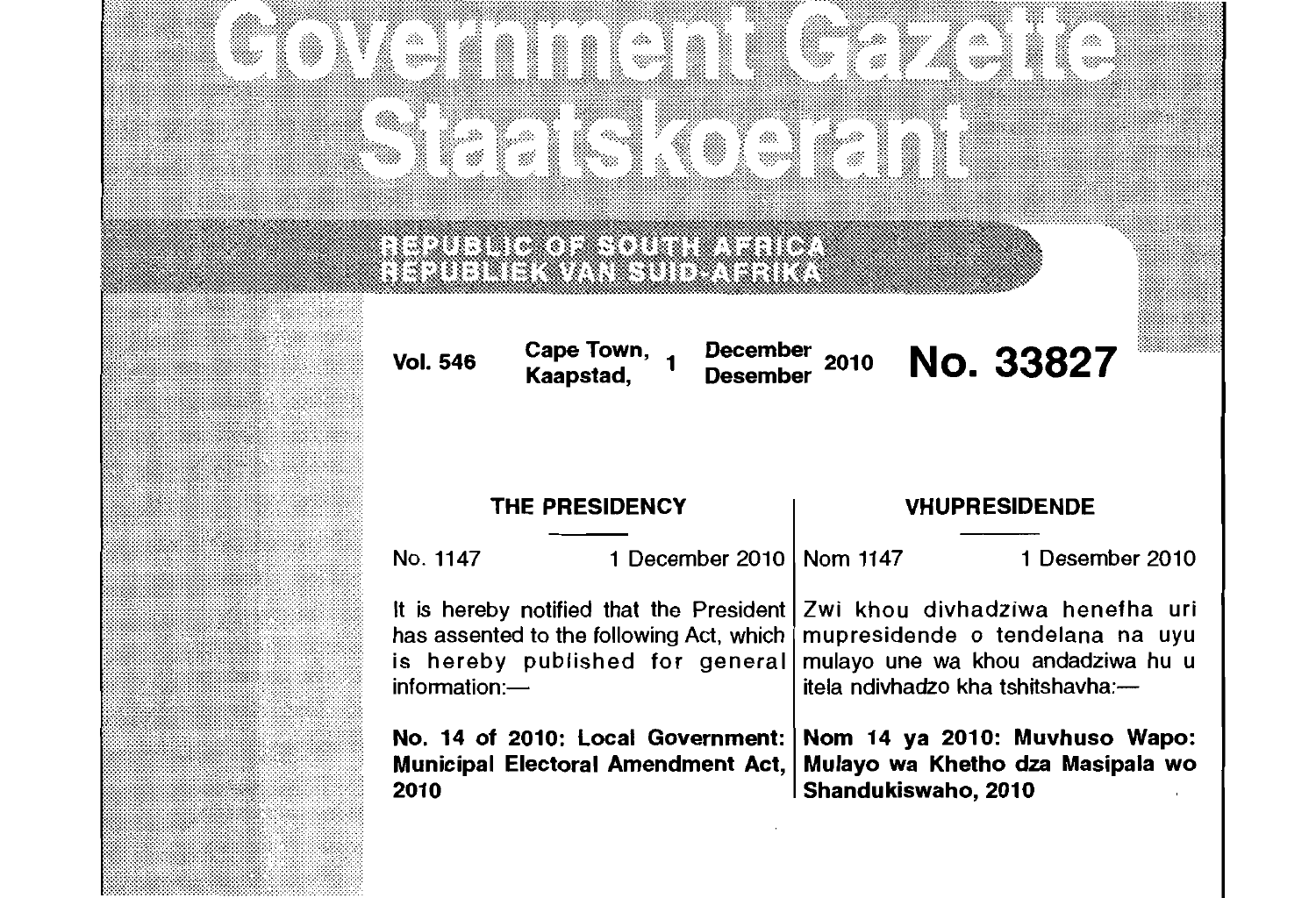| 2 | No. 33827          | <b>GOVERNMENT GAZETTE, 1 DECEMBER 2010</b>                                            |
|---|--------------------|---------------------------------------------------------------------------------------|
|   | Act No. 14 of 2010 | LOCAL GOVERNMENT: MUNICIPAL ELECTORAL<br>AMENDMENT ACT. 2010                          |
|   |                    | <b>GENERAL EXPLANATORY NOTE:</b>                                                      |
|   |                    | Words in bold type in square brackets indicate omissions from<br>existing enactments. |
|   |                    | Words underlined with a solid line indicate insertions in<br>existing enactments.     |

*(English rext signed* In' *the President.)*  (Assented to 29 November 2010.)

# **ACT**

To amend the Local Government: Municipal Electoral Act, 2000, so as to supplement provisions relating to the election timetable and insert a related Schedule to the Act; to amend provisions relating to nomination of candidates; to provide for central payments of deposits by a party which contests election in more than one municipality; to empower presiding officers to alter boundaries of voting stations, if necessary; to revise provisions relating to number of party agents at a voting station; to clarify the rights and responsibilities relating to assistance to certain voters; to provide for special votes and the procedure related thereto; to enhance the powers and functions of the Electoral Commission and the Electoral Court in relation to the determination and declaration of the result of an election; to provide for further regulation of objections material to the result of an election; and to provide for matters connected therewith.

 $\mathbf{B}^{\text{E}}$  IT ENACTED by the Parliament of the Republic of South Africa, as follows:-

#### Amendment of section 11 of Act 27 of 2000

1. Section 11 of the Local Government: Municipal Electoral Act, 2000 (Act No. 27 of 2000) (hereinafter referred to as the principal Act), is hereby amended by- $\qquad 5$ 

- (a) the substitution in subsection (1) for paragraph (a) of the following paragraph: "(a) compile a timetahle for the election in accordance with Schedule 3: and"; and
- (b) the addition of the following subsection:

"(3) Any act required to be performed in terms of this Act must be 10 performed by no later than a date and time stated in the election timetable.".

#### Amendment of section 14 of Act 27 of 2000

2. Section 14 of the principal Act is hereby amended by—

(a) the substitution in subsection (1) for paragraph (a) of the following paragraph: 15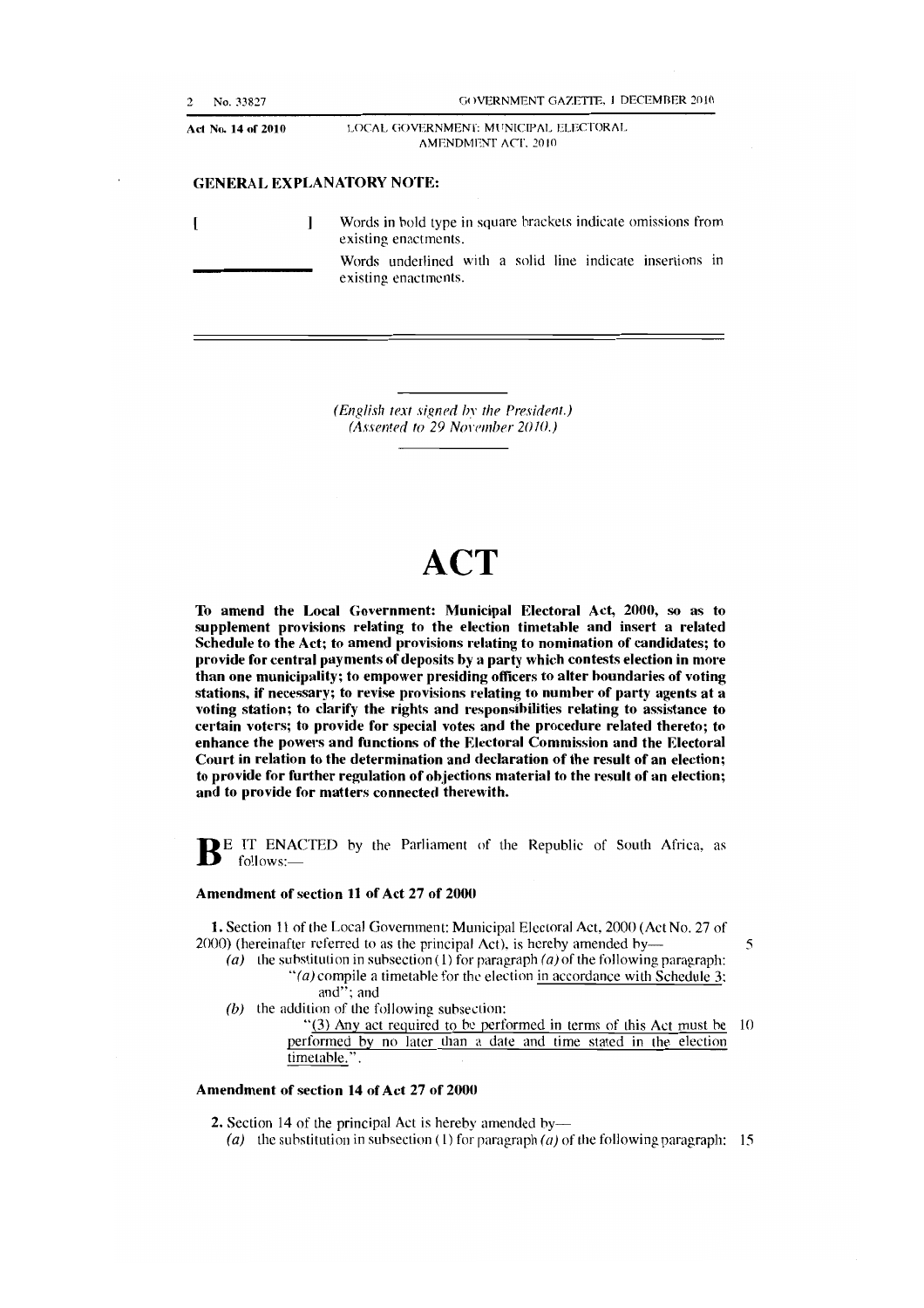STAATSKOERANT, I DESEMBER 2010

Nr.33827 3

MUVHUSO WAPO: MULA YO WA KHETHO DZA MASIPALA WO SHANDUKISWAHO, 2010

Wet Nr. 14 van 2010

#### THALUSO YA THALUTSHEDZONYANGAREDZI:

 $\mathbf{I}$  $\mathbf{I}$ . Maipfi 0 swifbadzwaho are kha buraketezwitange a sumbedza zwo siedzwaho u bva kha khwathisedzo dzine dza kha di tshila. Maipfi o talelwaho nga mutalo u songo khauwaho a sumbedza zwo dzheniswaho kha mulayo u ne wa kha di tshila.

> *(English text signed* by *the President.) (Assented to* 29 *November 2010.)*

## **MULAYO**

Ushandukisa Muvhuso Wapo: Mulayo wa Khetho dza Masipalala, 2000, u itela u engedza dzimbetshelo dzi yelanaho na tsumbatshilbinga na u dzhenisa shedulu kha Mulayo; u shandukisa dzimbetshelo dzi yelanaho na u nangwa ha vhonkhetheni, u ita mbetshelo ya mbadelotshikati dza dzidiphosithi dza dzangano Ii ne la khou dzhenela khetho kha mimasipala I tbiraho muthihi; u maamJatbadza muofisiri wa zwa khetho uri a shandukise mikano ya zwititshi zwa vhukhethelo, arali zwi tshi todea; u tola hafhu dzimbetshelo dzi yelananho na nomboro ya vhurumelwa ha dzangano kha tshititshi tsha vhukhethelo; u tandavhudza dzipfanelo na vhudifhinduleli zwi tshi yelana na thuso kha vhakhethi vhenevho; u vhetshela khetho dza tshipentshela na kuitele ku yelanaho henefho; u khwathisa maanda na mishumo ya khomishini na khothe ya zwa khetho zwi tshi yelana na u lavhelesa na u divhadza mvelelo dza khetho; u vhetshela ndangulo dza zwishumiswa zwa u hanedza mvelelo dza khetho na u vhetshela zwine zwa tumana henefho.

KHWATHISEDZWE nga Phalamennde ya Riphabuliki ya Afrika Tshipembe sa zwi teyhelaho:-

#### Tshandukiso ya kbethekanyo 11 ya Mulayo 27 wa 2000

1. Khethekanyo 11 ya Muvhuso Wapo: Mulayo wa Khetho dza Masipala, 2000 (Mulayo wa Nomboro. 27 wa 2000) hafha ngomu nga murahu u tshi khou vhidzwa upfi 5 Mulayothoho), hatba u khou shandukiswa nga-

- $(a)$  u imelwa nga khethekanyo ya nga fhasi (1) kha pharagirafu (a) ya pharagirafu J tevhelaho:
- "(a) U ita tsumbatshifhinga ya khetho zwi tshi ya nga Shedulu 3; na"; na (b) U engedzwa ha khethekanyo ya nga fhasi I teyhelaho:  $10$ 
	- "(3) nyito inwe na inwe I todeaho u shunwa zwi tshi ya nga uno Mulayo I fanela u shunwa hu saathu u fhira datumu na tshifhinga tsho bulwaho kha tsumbatshifhinga ya khetbo." .

#### Tshandukiso ya khetbekanyo 14 ya Mulayo 27 wa 2000

- 2. Khethekanyo 14 ya mulayothoho hafha I khou shandukiswa nga--
	- (a) Uimelwa ha khethekanyo ya nga fhasi (1) kha pharagirafu (a) ya pharagirafu I tevhelaho: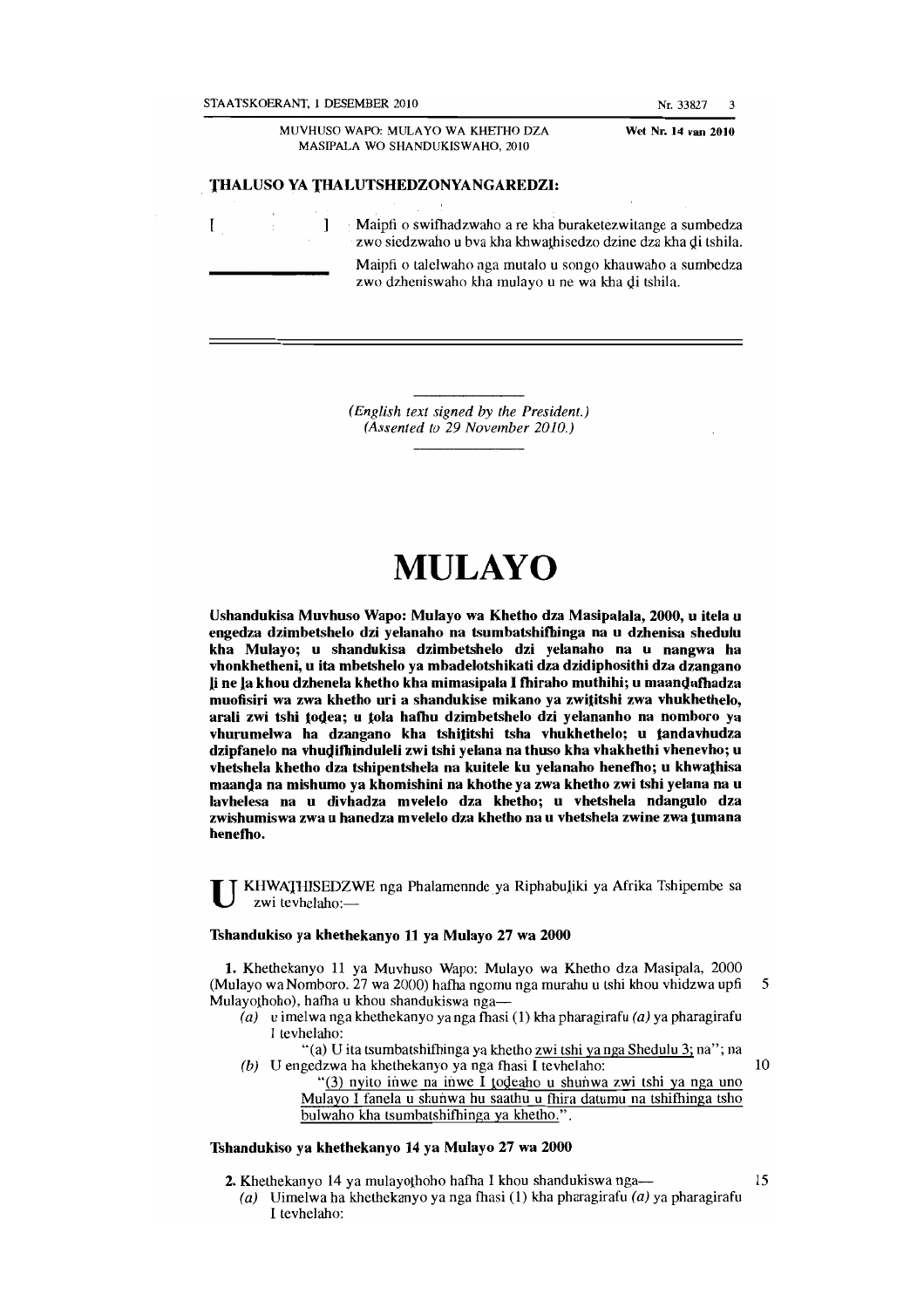|     | "(a) in the prescribed format and signed by the party's duly authorised                                                                                              |                 |
|-----|----------------------------------------------------------------------------------------------------------------------------------------------------------------------|-----------------|
|     | representative-                                                                                                                                                      |                 |
|     | a notice of its intention to contest the election; [and]<br>(i)                                                                                                      |                 |
|     | a party list; $[and]$ ;<br>(ii)                                                                                                                                      |                 |
|     | an undertaking binding the party, its candidates, persons<br>(iii)                                                                                                   | 5               |
|     | holding political or executive office in the party, its<br>representatives, members and supporters, to the Code; and                                                 |                 |
|     | a declaration that none of the candidates on the party list is<br>(iv)                                                                                               |                 |
|     | disqualified from standing for election in terms of the                                                                                                              | 10 <sup>°</sup> |
|     | Constitution or any applicable legislation; and"; and<br>the substitution in subsection $(3)$ for paragraph (b) of the following paragraph:                          |                 |
| (b) | " $(b)$ a [certified] copy of that page of the candidate's [identification]                                                                                          |                 |
|     | identity document on which the candidate's photo, name and                                                                                                           |                 |
|     | identity number appear.";                                                                                                                                            |                 |
| (c) | the substitution for subsection (4) of the following subsection:                                                                                                     | 15              |
|     | "(4) If a party omits to attach to its party list [all] any of the documents                                                                                         |                 |
|     | mentioned in subsection (3), the Commission must-                                                                                                                    |                 |
|     | $(a)$ notify the party in writing by no later than the relevant date and time                                                                                        |                 |
|     | stated in the election timetable; and                                                                                                                                |                 |
|     | allow the party to submit the outstanding documents to the office of<br>(b)                                                                                          | 20              |
|     | the Commission's local representative by [not] no later than [a] the<br>date and time stated in the election timetable.";                                            |                 |
|     | $(d)$ the substitution for subsection (5) of the following subsection:                                                                                               |                 |
|     | "(5) The Commission must remove from a party list the name of a                                                                                                      |                 |
|     | $c$ andidate—                                                                                                                                                        | 25              |
|     | in respect of whom any outstanding document has not been<br>$\left( a\right)$                                                                                        |                 |
|     | submitted by the date and time referred to in subsection (4); and                                                                                                    |                 |
|     | who is not registered as a voter on that municipality's segment of $\vert$<br>(b)                                                                                    |                 |
|     | the voters' roll."; and                                                                                                                                              |                 |
| (e) | the addition of the following subsection:                                                                                                                            | 30              |
|     | "(6) The Commission must notify the party of the removal of the name                                                                                                 |                 |
|     | of the candidate contemplated in subsection (5).".                                                                                                                   |                 |
|     | Amendment of section 17 of Act 27 of 2000<br>$\mathbf{A}$ . Considers $\mathbf{A}$ is a continuous star of $\mathbf{A}$ and $\mathbf{A}$ is a continuous star of the |                 |

3. Section 17 of the principal Act is hereby amended by---(a) the substitution for subsection (2) of the following subsection:  $35$ 

" $(2)$  The following must be attached to a nomination when [the nomination) it is submitted [to the Commission]:

- (a) In the case of an independent ward candidate, a prescribed form with the signatures of at least 50 voters whose names appear on the municipality's segment of the voters' roll for any voting district in 40 the contested ward;
- $(b)$  a prescribed acceptance of nomination signed by the [ward] candidate;
- $(c)$  a [certified] copy of the page of the candidate's [identification] identity document on which the candidate's photo, name and 45 identity number appear; [and]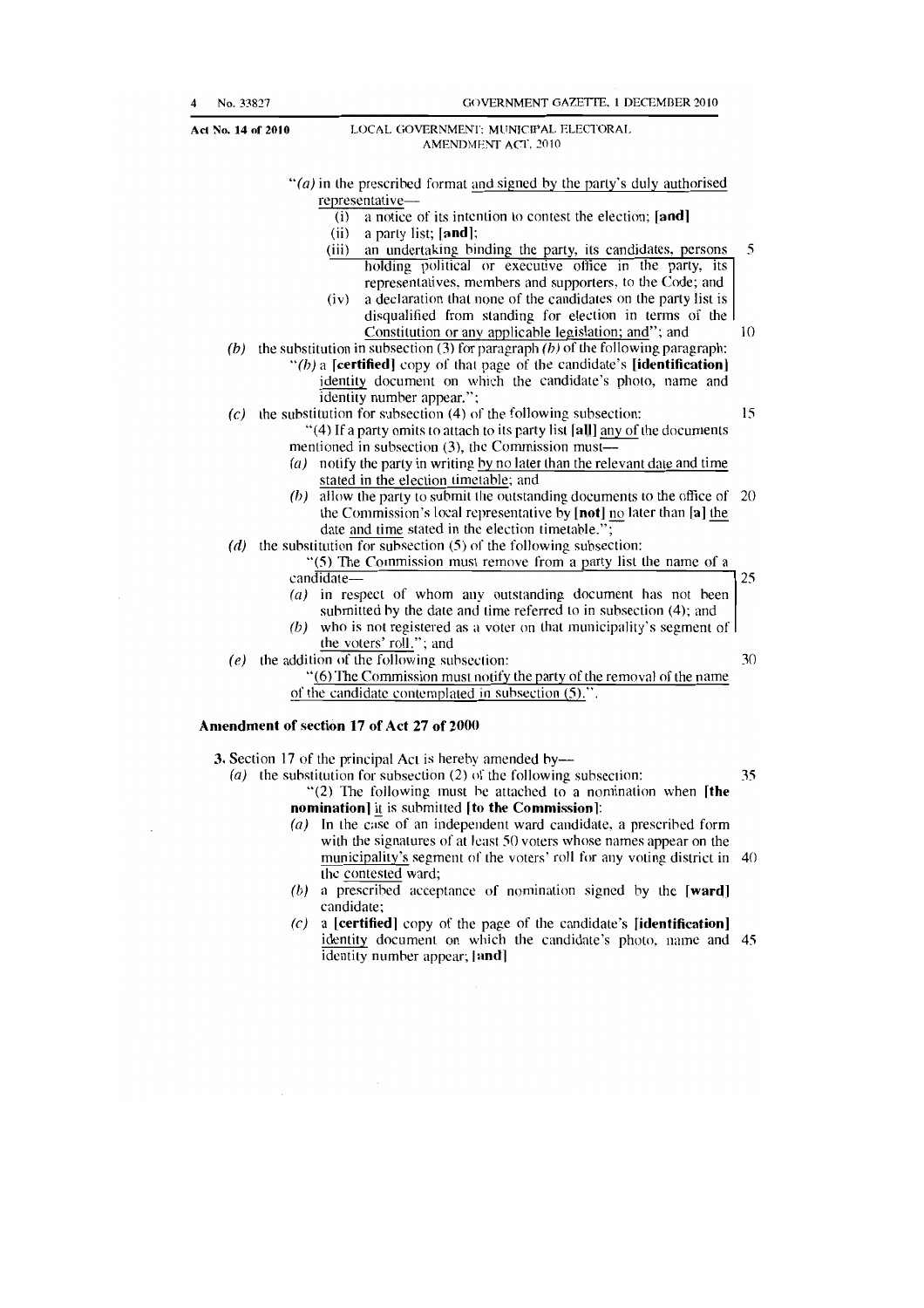MUVHUSO WAPO: MULA YO WA KHETHO DZA MASIPALA WO SHANDUKISWAHO, 2010 Nr. 33827 5 Wet Nr. 14 van 2610 " $(a)$  kha tshivhumbeo tsho randelwaho nahone tsho sainwaho nga muimeleli wa dzangano wa vhukuma  $\overline{o}$  newaho maanda-(i) nQivhadzo ya u tenda muhumbulo wa u dzhenela khetbo; [na] (ii) mutevhe wa dzangano;  $[na]$ <br>(iii) mushumo u vhofbaho dzangano, vhonkhetheni vha mushumo u vhofhaho dzangano, vhonkhetheni vha dzangano, vhathu vho faraho ofisi ya politiki kana ofisi khulwane ya dzangano, vhaimeleli vha dzangano, mirado na vhatikedzi, kha khoudu; na (iv) u divhadza uri a hu na nkhetheni na muthihi kha dzangano a  $|10\rangle$ ne a khou hanelwa u ngaimela khetho zwi tshi ya nga Ndayotewa kana mulayo munwe na munwe wo teaho; na"; na (b) u imelwa kha khethekanyo ya nga fhasi (3) kha pharagirafu (b) ya pharagirafu I tevhelaho:  $15$ " $(b)$  khophi yo [khwathisedzwaho] ya lenelo siatari la linwalo la [vhune] vhune line khalo nomboro ya vhune, tshinepe na madzina zwa do vha zwi hone.";  $(c)$  u imelwa ha khethekanyo ya nga fhasi  $(4)$  ya khethekanyo ya nga fhasi: "(4) Arali dzangano la siedza u nambatedza kha mutevhe walo wa 20 dzangano [zwothe] linwe na linwe la linwalo lo bulwaho kha khetbekanyo ya nga fbasi (3) Khomishini I *QO* fanela u-  $(a)$  divhadza dzangano nga u tou nwala hu saathu fhira datumu na tshifhinga tsho teaho zwo bulwho kha tsumbatshifhinga ya khetho;  $na$  25  $(b)$  u tendela dzangano uri li netshedze manwalwa o siedzwaho kha ofisi ya muimeleli wapo wa khomishini bu [saathu] saatbu fbira [a] datumu na tshifbinga zwo bulwaho kha tsumbatshifbinga tsha khetho.' (d) u imelwa kha khethekanyo ya nga fhasi  $(5)$  ya khethekanyo ya nga fhasi 30 itevhelaho: "(5) Khomishini I do fanela u bvisa dzina la nkhetheni kha mutevhe wa dzangano (a) kha malugana na uri linwalo linwe na linwe a lo ngo netshedzwa nga datumu na tshifbinga tsho ambwaho kha khethekanyo ya nga 35 fbasi (4); na (b) uri a songo nwaliswa sa mukhethi kha davhi la masipala la mutevhe wa vhakhethi."; na (e) u engedzwa ha khethekanyo ya nga fhasi I tevhelaho:  $(6)$  Khomishini I fanela u divhadza dzangano nga ha u bviswa ha 40 dzina la nkhetheni o sumbedzwaho kha khethekanyo ya nga fhasi  $(5)$ .

#### Tshandukiso ya khethekanyo 17 ya Mulayo 27 wa 2000

3. Khethekanyo 17 ya Mulayothoho hafha I khou shandukiswa nga-

(a) u imelwa nga khethekanyo ya nga fhasi (2) ya khethekanyo ya nga fhasi I  $tevhelaho:$  45

"(2) zwi tevhelaho zwi fanela u nambatedzwa kha munango musi [u nanga] hu tshi netshedzwa [ kha Khomishini]:

- (a) nga kha musi hu nkhetheni o imaho nga ethe wa wadi, fomo yo randelwaho I na tsaino dza vhakhethi vha lukusa vha 50 vhane madzina avho a vha hone kha davhi 1a masipala 1a mutevhe wa 50 vhakhethi kha tshitiriki tshinwe na tshinwe tsha u vhukhethelo kha wadi ye ya dzhenelwa
- (b) u tanganedzwa ho randelwaho ha u nanga hu sainwa nga [wadi] nkhetheni;
- (c) khophi yo [khwathisedzwaho] ya siatari la nkhetheni  $\lceil a \rceil$ [vhune] 55 vhuQe line kha 10 nomboro ya vhuQe, tshinepe na madzina zwa *QO*   $v$ ha hone; [na]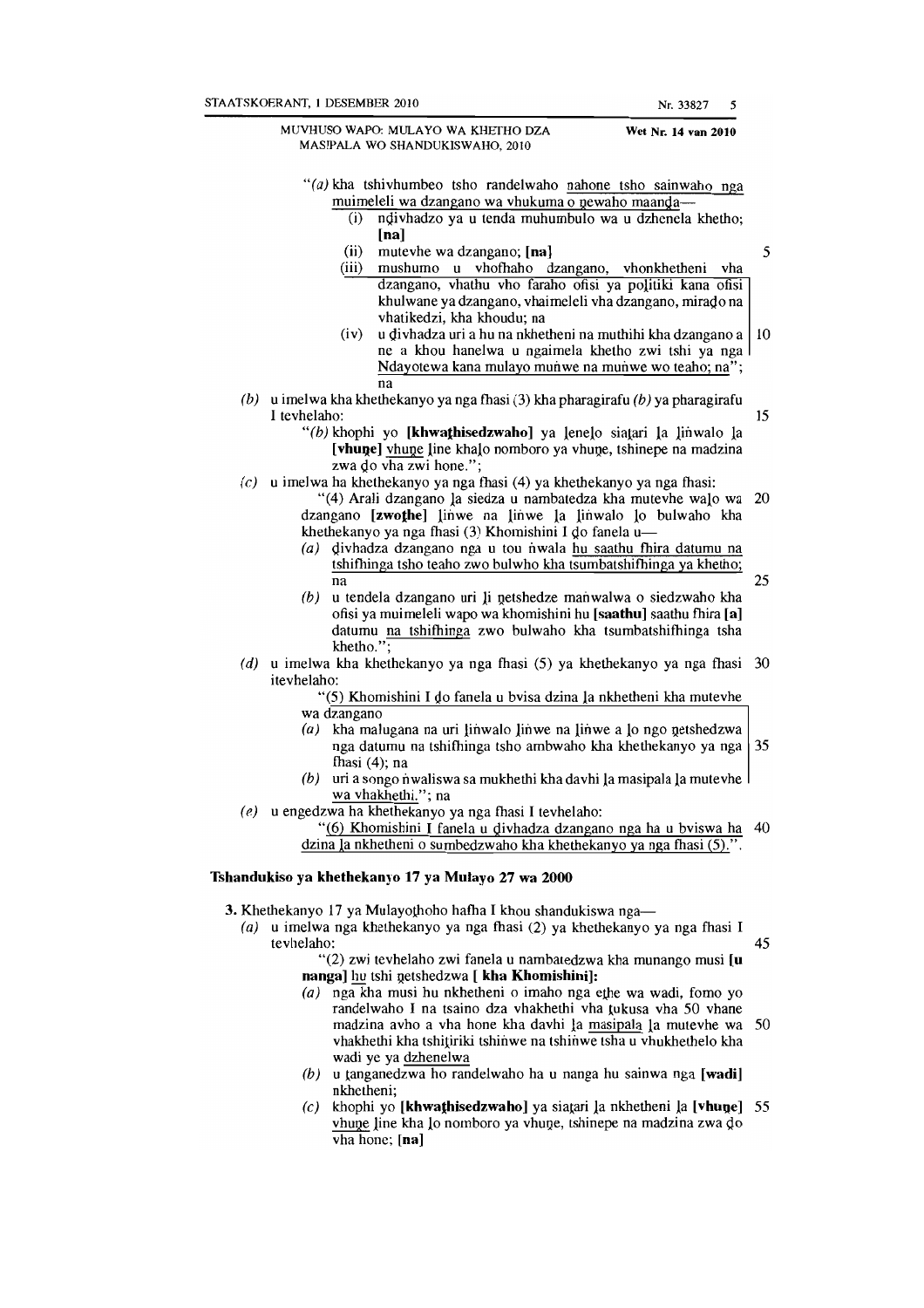| 6 | No. 33827                       | GOVERNMENT GAZETTE. 1 DECEMBER 2010                                                                                                                                                                                                                                                                                                                                                                                                                                                                                                                                                                                                                                                                                                                                                                                                                                                                            |               |
|---|---------------------------------|----------------------------------------------------------------------------------------------------------------------------------------------------------------------------------------------------------------------------------------------------------------------------------------------------------------------------------------------------------------------------------------------------------------------------------------------------------------------------------------------------------------------------------------------------------------------------------------------------------------------------------------------------------------------------------------------------------------------------------------------------------------------------------------------------------------------------------------------------------------------------------------------------------------|---------------|
|   | Act No. 14 of 2010              | LOCAL GOVERNMENT: MUNICIPAL ELECTORAL<br>AMENDMENT ACT. 2010                                                                                                                                                                                                                                                                                                                                                                                                                                                                                                                                                                                                                                                                                                                                                                                                                                                   |               |
|   | (d)<br>(e)<br>(f)<br>(b)        | a deposit equal to a prescribed amount, if any, payable by means of<br>a bank guaranteed cheque in favour of the Commission;<br>a prescribed undertaking, signed by the candidate, to be bound by<br>the Code; and<br>a prescribed declaration, signed by the candidate, that he or she is<br>not disqualified from standing for election in terms of the<br>Constitution or any applicable legislation.";<br>(b) the insertion after subsection $(2)$ of the following subsection:<br>"(2A) If any document mentioned in paragraphs $(b)$ and $(c)$ of<br>subsection (2) were not attached to the nomination, the Commission<br>$must$ —<br>(a) notify the nominating party or person in writing by no later than the<br>date stated in the election timetable; and<br>allow the nominating party or person to submit the outstanding<br>document by no later than a date stated in the election timetable."; | 5<br>10<br>15 |
|   | (c)<br>$\left( a\right)$<br>(b) | and<br>the substitution for subsection (3) of the following subsection:<br>"(3) The Commission must accept a nomination submitted to it and<br>allow the nominated person to stand as a candidate in the ward if [section<br>$16(1)$ and subsections (1) and (2) of this section have been compiled $20$<br>$with$ ]—<br>the provisions of section 16 and this section have been complied<br>with; and<br>the candidate is registered as a voter on that municipality's segment<br>of the voters' roll.".                                                                                                                                                                                                                                                                                                                                                                                                      | 25            |

#### Insertion of section 17A in Act 27 of 2000

4. The following section is herehy inserted after section 17 of the principal Act:

#### "Central Payments of Deposits

17A. (1) A party contesting elections under section 14 in more than one municipality on the same day may also pay the required deposits to the  $\vert$  30 Commission at the Commission's national officc at the prescribed address. (2) Payments must he made by han k guaranteed cheque before the cut-off

time for the suhmission of party lists and every cheque must be accompanied by a notice in the prescrihed form specifying the details of each municipality to which the deposits apply.". 35

#### Amendment of section 21 of Act 27 of 2000

5. Section 21 of the principal Act is hereby amended by the addition of the following subsection:

"(3) The presiding officer may, after consultation with the party agents and members of the security services who are present, at any time re-determine and 40 re-demarcate the boundary of a voting station if it is necessary to do so in order to ensure proper control and security at that voting station.".

#### Amendment of section 39 of Act 27 of 2000

6. Section 39 of the principal Act is hereby amended by-

(a) the substitution in subsection (1) for paragraph (a) of the following paragraph: 45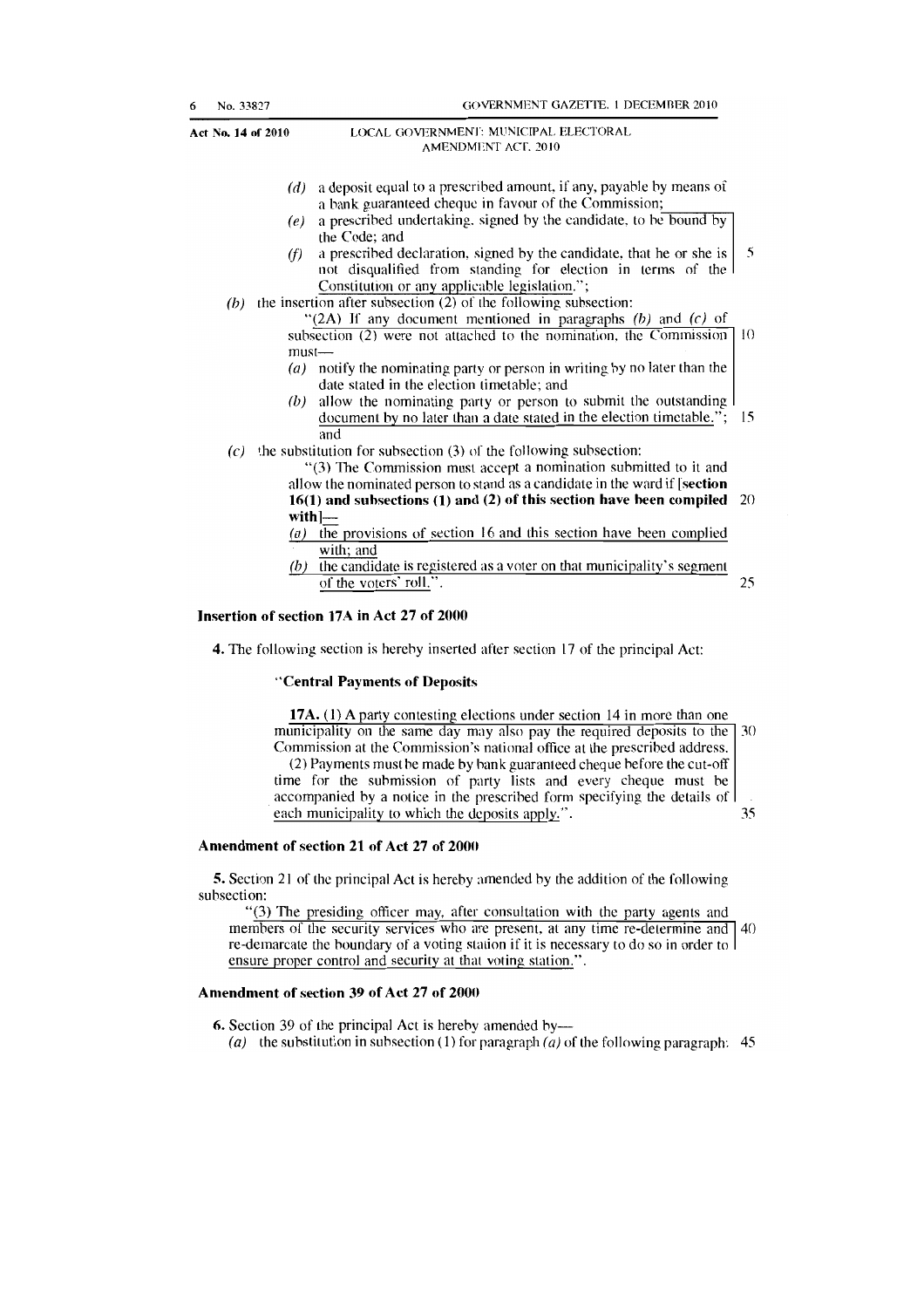MASIPALA WO SHANDUKISWAHO. 2010 Wet Nr. 14 van 2010 (d) diphosithi I ne ya lingana na mutengo wo randelwaho, arali hu na zwinwe, I badelwa nga ndila dza tsheke ya bannga yo garantiwaho zwi tshi itelwa Khomishini;<br>(e) mushumo wo randelwaho, u sainwa nga nkhetheni, uri a vhoxwe nga khoudu; na (f) u divhadzwa ho randelwaho, hu sainwa nga nkhetheni, uri a si bviswe kha u dzhenela khetho zwi tshi ya nga Ndayotewa kana mulayo munwe na munwe wo teaho.";  $(b)$  u dzheniswa nga murahu ha khethekanyo ya nga fhasi (2) ya khethekanyo ya nga fhasi I tvhelaho: "(2A) Arali linwalo linwe na linwe lo bulwaho kha  $(b)$  na  $(c)$  dza 10 khethekanyo ya nga fhasi (2) dzi songo nambatedzwa kha munango, Khomishini I fanela u-(a) Qivhadza dzangano line la khou nanga kana muthu ane a khou nanga nga u tou nwala hu saathu u fhira datumu yo bulwaho kha tsumbatshiftinga ya khetho; na 15 (b) u tendela dzangano line la khou nanga kana muthu ane a khou nanga a tshi petshedza linwalo lo tahedzwaho hu saathu u fhira datumu yo bulwaho kha tsumbatshifhinga ya khetho."; na

- (c) u imelwa kha khethekanyo ya nga fhasi  $(3)$  ya khethekanyo ya nga tbasi: 20 "(3) Khomishini I fanela u tanganedza munango wo
	- netshedzwaho khayo na u tendela muthu o nangwaho a tshi dzhenela khetho sa nkhetheni wa wadi arali [khethekanyo 16  $(1)$  na khethekanyo dza nga fhasi  $(1)$  na  $(2)$  dza ino khethekanyo dzo itwa) nga]— 25
	- (a) dzimbetshelo dza khethekanyo  $16$  na ino khethekanyo dzo itwa nga: na
	- (b) nkhetheni u nwalisa sa mukhethi kha davhi la masipala la mutevhe wa vhakhethi.".

#### Udzheniswa ha khethekanyo 17A kha Mulayo 27 wa 2000 30

4. Khethekanyo dzj tevhelaho hafua dzi khou dzheniswa nga murahu ha khethekanyo 17 ya Mulayothoho:

#### "Dzimbadelotshikati dza Dzidiphosithi

17A. (1) Dzangano line 1a khou dzhenela dzikhetho nga fhasi ha khethekanyo 14 kha mimasipala I fhiraho muthihi nga duvha lithihi li nga 35 badela-vho dzidiphosithi dzi todeaho kha Khomishini kha ofisi ya lushaka ya Khomishini kha 4iresi yo randelwaho. (2) Dzimbadelo dzi fanela u itwa nga tsheke ya bannga yo garantiwaho phanda ha tshifhinga tsha u vala u itela u netshedzwa ha mitevhe ya dzangano nahone tsheke inwe na inwe I fanela u fheletshedzwa nga ndivhadzo kha fomo yo randelwaho I talulaho 40 zwidodombedzwa zwa masipala munwe na munwe une dzidiphosithi dza khou itelwa.".

#### Tshandukiso ya khethekanyo 21 ya Mulayo 27 wa 2000

5. Khethekanyo 39 ya Mulayothoho hafha I khou shandukiswa nga nyengedzedzo ya khethekanyo ya nga fhasi I teyhelaho: 45

«(3) Muofisiri wa khetho a nga, nga murahu ha u kwamana na vhurumelwa ha dzangano na miraQo ya lshumelo dza vhutsireledzi vhane vha vha hone henefho, kha tshifhinga tshiowe na tshiowe tshine tsha lavhelesa hafhu na u kanukanya hafhu mikano ya zwititshi zwa vhukhethelo arali zwi tshi todea u ita ngauralo u itela u vhona ndango yone-yone na vhutsireledzi kha zwititshi zwa vhukhethelo.." 50

#### Tshandukiso ya khethekanyo 39 ya Mulayo 27 wa 2000

- 6. Khethekanyo 39 ya Mulayothoho hafha I khou shandukiswa nga-
	- (a) u imelwa nga khethekanyo ya nga fhasi (1) kha pharagirafu (a) ya pharagirafu Itevhelaho:

# MUVHUSO WAPO: MllLAYO WA KHETHO DZA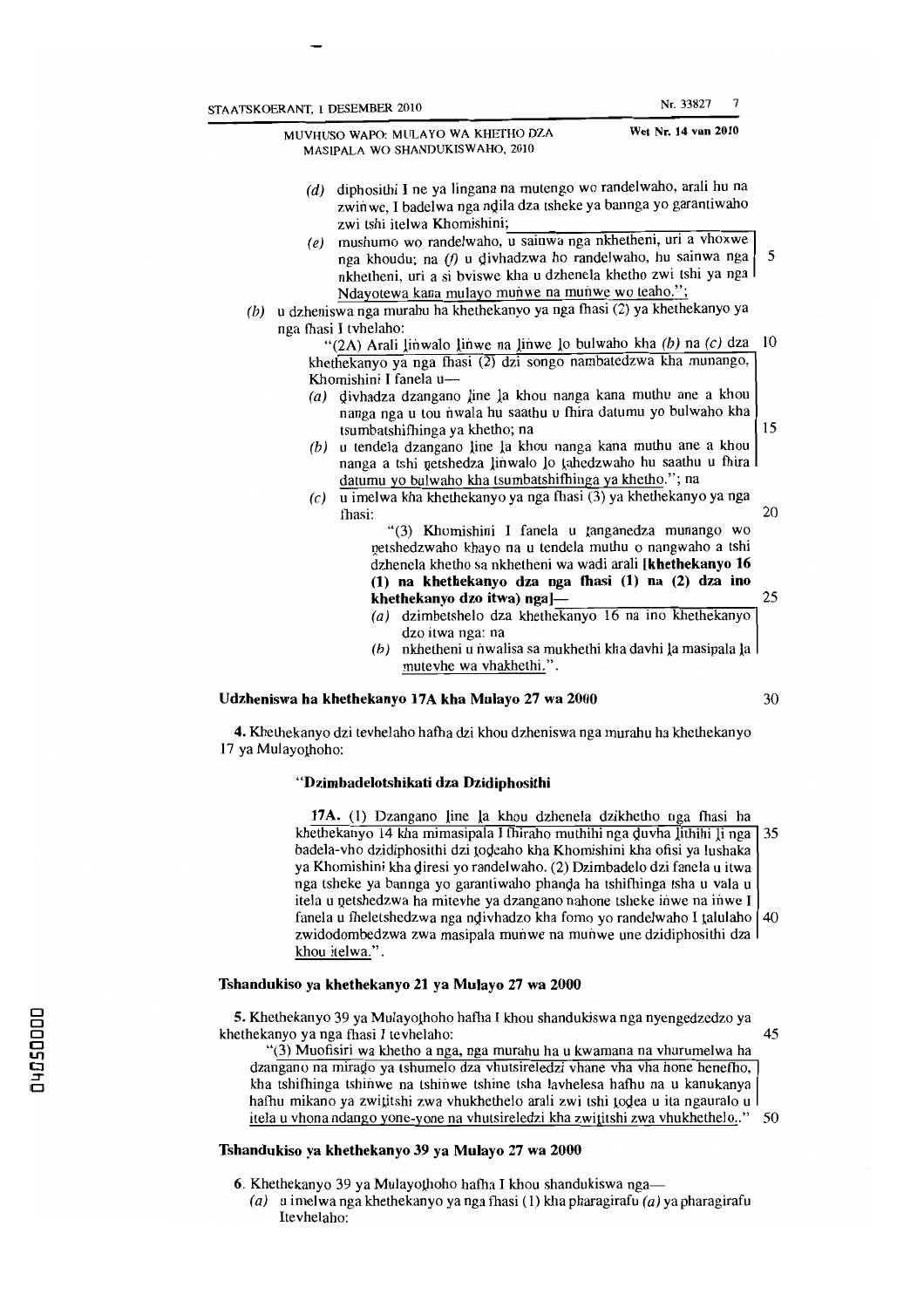" $(a)$  two or more agents per voting station as may be indicated by the Commission, if voting at the voting station takes place in more than one room or separately enclosed area; and"; and

(b) the substitution in subsection (2) for paragraph (a) of the following paragraph: "(a) one  $[agent]$  or more agents per voting station in the ward, if voting  $\overline{\mathbf{S}}$ 

at the voting station takes place in more than one room or separately enclosed area; and".

#### Amendment of section 48 of Act 27 of 2000

7. Section 48 of the principal Act is hereby amended by-

- (a) the substitution in subsection (1) for paragraph (a) of the following paragraph: 10  $\degree$ (a) the voter requires assistance due to physical disability, including blindness or other visual impairment;"; and
- (b) the substitution in subsection  $(2)$  for the words preceding paragraph  $(a)$  of following words:

 $\sqrt{2}$ ) The presiding officer or a voting officer, at the request of a voter 15 referred to in subsection (1) or a voter who is unable to read, must assist that voter  $\lceil \text{to cast a vote} \rceil$  in voting and provide such assistance in the presence of-".

#### Suhstitution of section 55 of Act 27 of 2000

8. The following section is hereby substituted for section 55 of the principal Act: 20

#### "Special votes

55. Any voter who is unable, on voting day, to cast his or her vote at the voting station in the voting district where he or she is registered, may in the prescribed manner apply and he allowed, prior to voting day, to cast a special vote within that voting district.". 25

#### Suhstitution of section 64 of Act 27 of 2000

9. The following section is hereby suhstituted for section 64 of the principal Act:

#### "Determination and declaration of result of election

64. (1) On receipt of all the results of the count in respect of all ballots conducted at the voting stations within the municipality, the Commission 30 must-

(a) determine the result of the election in the municipality;

 $(b)$  record the result on a prescribed form; and

(c) declare the result in public.

(2) If the Commission is unable to determine and declare the result of an 35 election within the seven-day period required by section 5 of the Electoral Commission Act, the Commission may, within that period, apply to the Electoral Court for an extension of the period and must fumish the Electoral Court with good reason for doing so.

(3) Despite the provisions of any law, the Electoral Court may, on good  $|40\rangle$ cause shown, grant or refuse an application referred to in subsection (2).".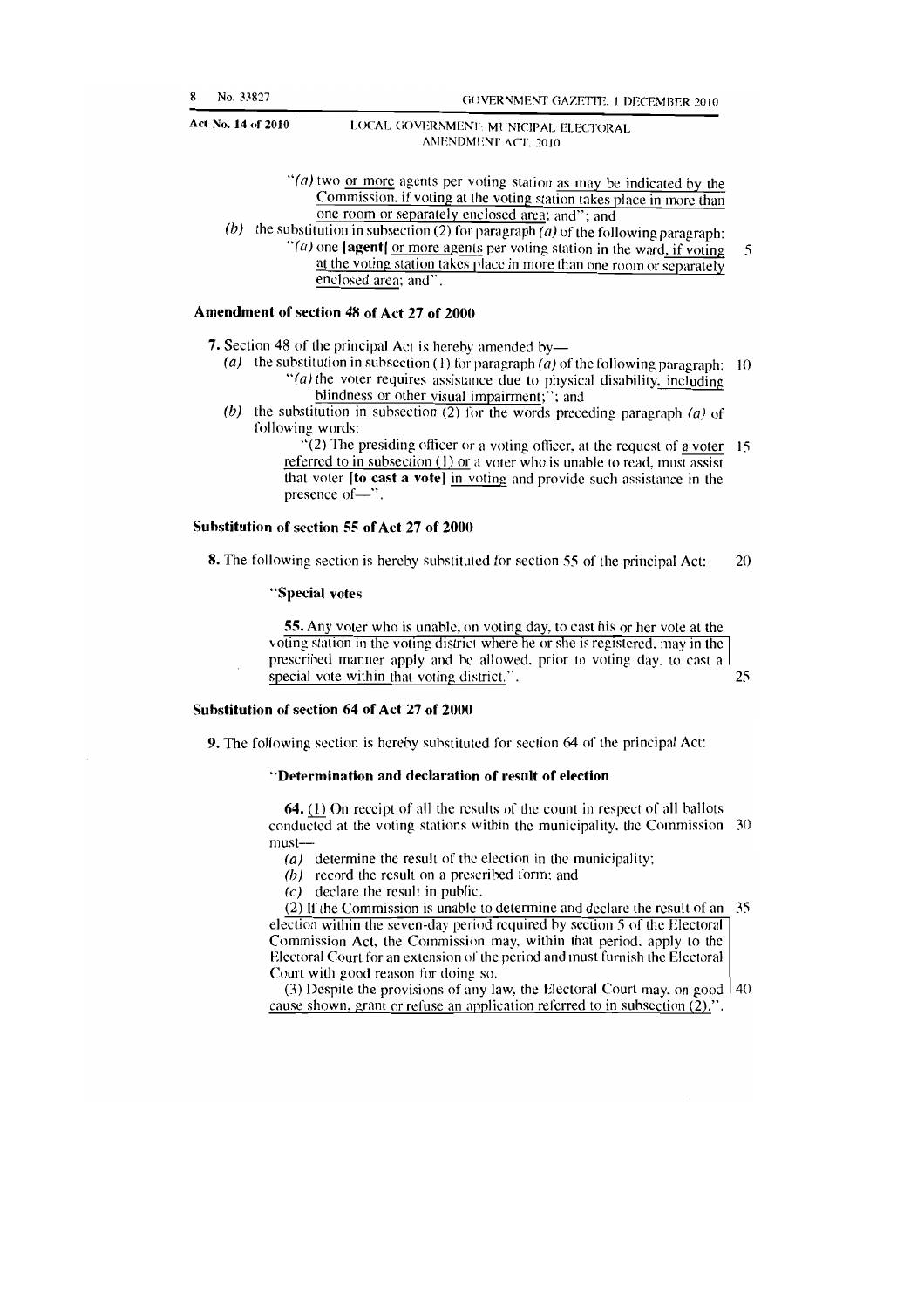Wet Nr. 14 van 2010

MUVHUSO WAPO: MULA YO WA KHETHO DZA MASIPALA WO SHANDUKISWAHO, 2010

- "(a) vhurumelwa vhuvhili kana vhu fhiraho vhuvhili kha zwititshi zwa vhukhethelo sa zwine zwa nga sumbedzwa nga Khomishini, arali u khetha kha zwititshi zwa vhukhethelo zwi tshi nga itelwa kha lufhera lu fhiraho luthihi kana fhethu ho khethekanaho kana ho tsireledzwaho; na"; na 5
- (b) u imelwa nga khethekanyo ya nga fhasi (2) kha pharagirafu (a) ya pharagirafu I tevhelaho:
	- "(a) [murumelwa] muthihi kana yhurumelwa yhunzhi kha tshititshi tsha vhukhethelo kha wadi, arali u khetha kha tshititshi tsha vhukhethelo zwi tshi nga itelwa kha lutbera lu tbiraho luthihi kana 10 fhethu ho khcthekanaho kana ho tsireledzwaho; na".

### Tshandukiso ya khethekanyo 48 ya Mulayo 27 wa 2000

7. Khethekanyo 48 ya Mulayothoho hafha I khou shandukiswa nga-

- (a) u imelwa ha khethekanyo ya nga fhasi (1) kha pharagirafu (a) ya pharagirafu I tevhelaho: 15
	- "(a) mukhethi u toda thusedzo nga nthani ha vhuhole ha muvhili, zwi tshi katela u pofula kana zwinwe zwi kwamaho u vhona;"; na
- (b) u imelwa ha khethekanyo ya nga fhasi (2) kha maipfi a rangelaho pharagirafu (a) ya maipfi a tevhelaho:

" $(2)$  Muofisiri wa khetho kana mufisiri wa khetho, o tou humbelwa 20 nga mukhethi oambiwaho kha khethekanyo ya nga fhasi (1) kana mukhethi ane a sa kone u vhala, u fanela u thusa uyo mukhethi [u khetha] kha u khetha na u fha thusedzo kha vhuhone ha-

#### Uimelwa ha khethekanyo 55 ya Mulayo 27 wa 2000

8. Khethekanyo I tevhelaho hafha I khou imelwa kha khethekanyo 55 ya 25 Mulayothoho:

#### "U khetha ha Tshipenthela

55. Mukhethi munwe na munwe a sa koni, nga duvha la u khetha, u khetha kha tshititshi tsha vhukhethelo kha tshitiriki tsha vhukhethelo hune o dinwalisa hone, a nga humbela nga kha ndila yo randelwaho nahone a 30 tendelwa u, phanda ha duvha la u khetha, a khetha lwa tshipentshela hencfho kha tshitiriki tsha vhukhcthelo.".

#### Uimelwa ha khethekanyo 64 ya Mulayo 27 wa 2000

9. Khethekanyo I tevhelaho hafha I khou imelwa kha khethekanyo 64 ya Mulayothoho: 35

#### "U lavhelesa na u divhadza mvelelo dza khetho

 $64.$  (1) Hu tshi tou tanganedzwa mvelelo dzothe dzo vhalwaho malugana na mabammbiri a u khethela o itwaho kha zwititshi zwa vhukhethelo kha masipala, Khomishini I fanela u-

(a) lavhelesa mvelelo dza khetho kha masipala; 40

(b) rekhoda mvelelo kha fomo yo randelwaho; na

 $(c)$  divhadza mvelelo kha tshitshavha.

(2) Arali Khomishini I sa khou kona ulavhelesa na u Qivhadza mvelelo dza khetho kha maduvha a sumbe ane a vha one a todwaho nga khethekanyo 5 ya Mulayo wa Khomishini ya Khetho, Khomishini I nga, 45 kha tshenetsho tshifhinga, humbela kha Khothe ya zwa Khetho.

(3) Nga nnda ha dzimbetshelo dza mulayo munwe na munwe, Khothe ya zwa Khetho I nga, hu na zwiitisi zwo subedzwaho, nea kana u hana khumbelo yo ambiwaho kha khethekanyo (2).".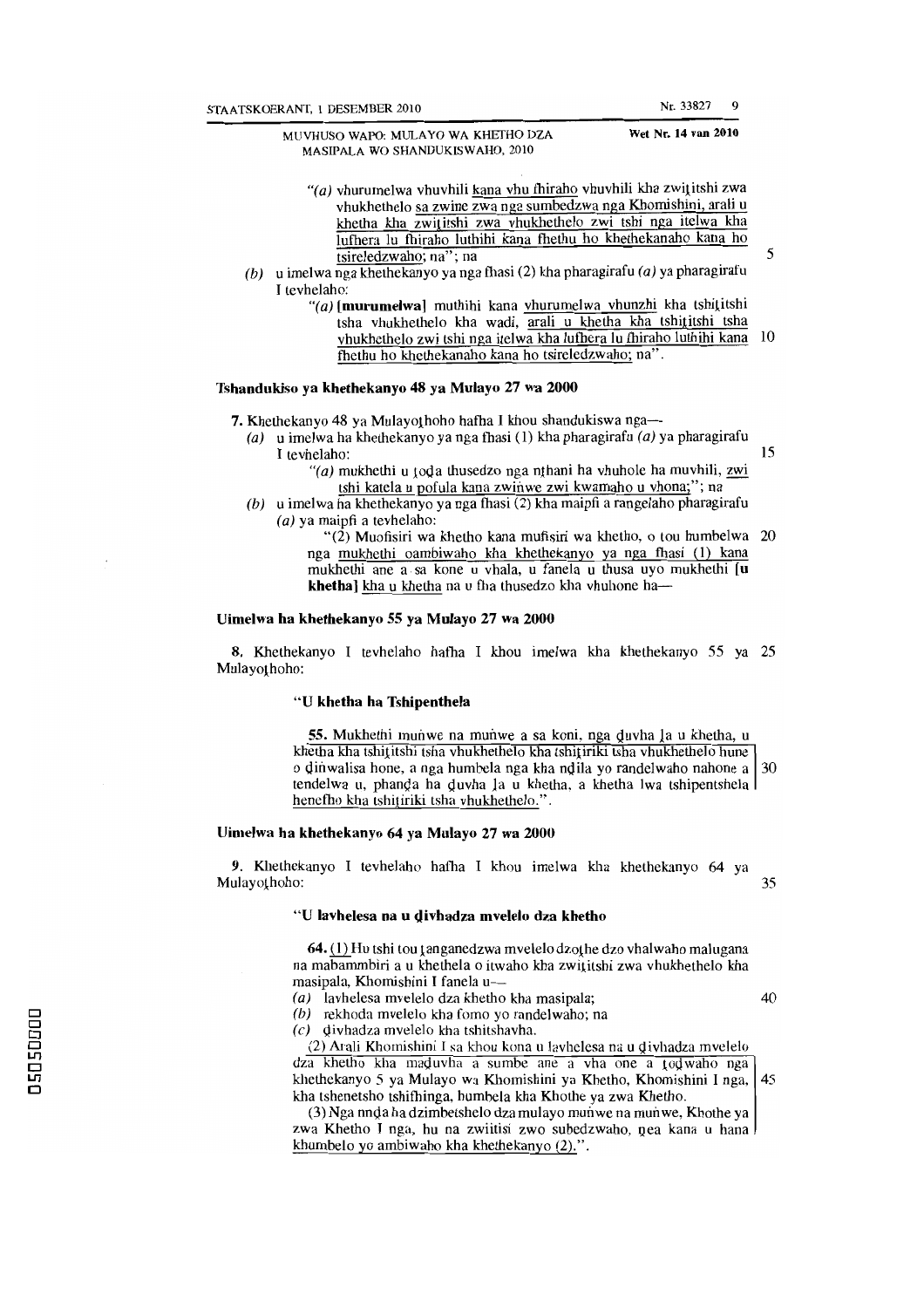### Substitution of section 65 of Act 27 of 2000

10. The following section is hereby substituted for section 65 of the principal Act:

### "Objections material to result of election

|                             | 65. (1) An interested party may lodge with the Commission an objection<br>material to the result of an election, concerning—            |     |
|-----------------------------|-----------------------------------------------------------------------------------------------------------------------------------------|-----|
| (a)                         |                                                                                                                                         |     |
|                             | any aspect of the voting or counting proceedings provided for in                                                                        |     |
|                             | Chapter 5 or Chapter 6, respectively; or                                                                                                |     |
| (b)                         | alleged unlawful—                                                                                                                       |     |
|                             | interference with or obstruction of election activities or<br>(i)                                                                       |     |
|                             | processes in the vicinity of, at or in a voting station; or                                                                             | 1() |
|                             | (ii)<br>interference with or influencing, intimidation or obstruction of                                                                |     |
|                             | voters or prospective voters in the vicinity of, at or in a voting                                                                      |     |
|                             | station.                                                                                                                                |     |
|                             | (2) An objection must be lodged by serving by no later than 17:00 on the                                                                |     |
|                             | second day after voting day, at the Commission's national office at the                                                                 | 15  |
|                             | prescribed address, a written notice containing-                                                                                        |     |
| $\left( a\right)$           | a reference to the election concerned and the relevant section of the                                                                   |     |
|                             | Act in terms of which the objection is brought;                                                                                         |     |
| (b)                         | the full name and physical address of the objecting party;                                                                              |     |
| (c)                         | the postal address and telephone number where the objecting party can                                                                   | 20  |
|                             | be contacted and, if available, the party's facsimile number and e-mail                                                                 |     |
|                             | address;                                                                                                                                |     |
| (d)                         | the interest of the objecting party in the matter;                                                                                      |     |
| (e)                         | details of the objection and the aspect of the election concerned;                                                                      |     |
| (f)                         | detailed reasons for the objection;                                                                                                     | 25  |
| $\left( \mathbf{g} \right)$ | the relief sought;                                                                                                                      |     |
| (h)                         | a list of supporting documents accompanying the notice of objection;                                                                    |     |
|                             | and                                                                                                                                     |     |
| (i)                         | proof of service of copies of the notice and annexures on all other                                                                     |     |
|                             | interested parties.                                                                                                                     | 30  |
|                             | (3) The Commission may, on good cause shown, condone a late                                                                             |     |
|                             | objection.                                                                                                                              |     |
|                             | (4) In considering and deciding the objection referred to in this section,                                                              |     |
|                             | the Commission may take any one or more, or all, of the following actions:                                                              |     |
| (a)                         | Investigate the factual basis of the objection or cause it to be                                                                        | 35  |
|                             | investigated;                                                                                                                           |     |
| (b)                         | afford other interested parties an opportunity to make written or verbal                                                                |     |
|                             | submissions:                                                                                                                            |     |
| (c)                         | call for written or verbal submissions from other persons or parties;                                                                   |     |
| (d)                         | call upon the objecting party to submit further information or                                                                          | 40  |
|                             | arguments in writing or verbally; or                                                                                                    |     |
| (e)                         | conduct a hearing on the objection.                                                                                                     |     |
|                             | (5) The Commission must consider the objection and either reject or                                                                     |     |
|                             | uphold it.                                                                                                                              |     |
|                             | (6) If the Commission decides to uphold the objection before the result of                                                              | 45  |
|                             | the election had been determined, the Commission may—                                                                                   |     |
| (a)                         | decide that the votes cast at a particular voting station do not count in                                                               |     |
|                             | whole or in part;                                                                                                                       |     |
| (b)                         | decide that the votes cast at a particular voting station in favour of a                                                                |     |
|                             |                                                                                                                                         | 50  |
|                             | party or candidate must be deducted in whole or in part from the votes<br>cast in favour of that party or candidate in the election; or |     |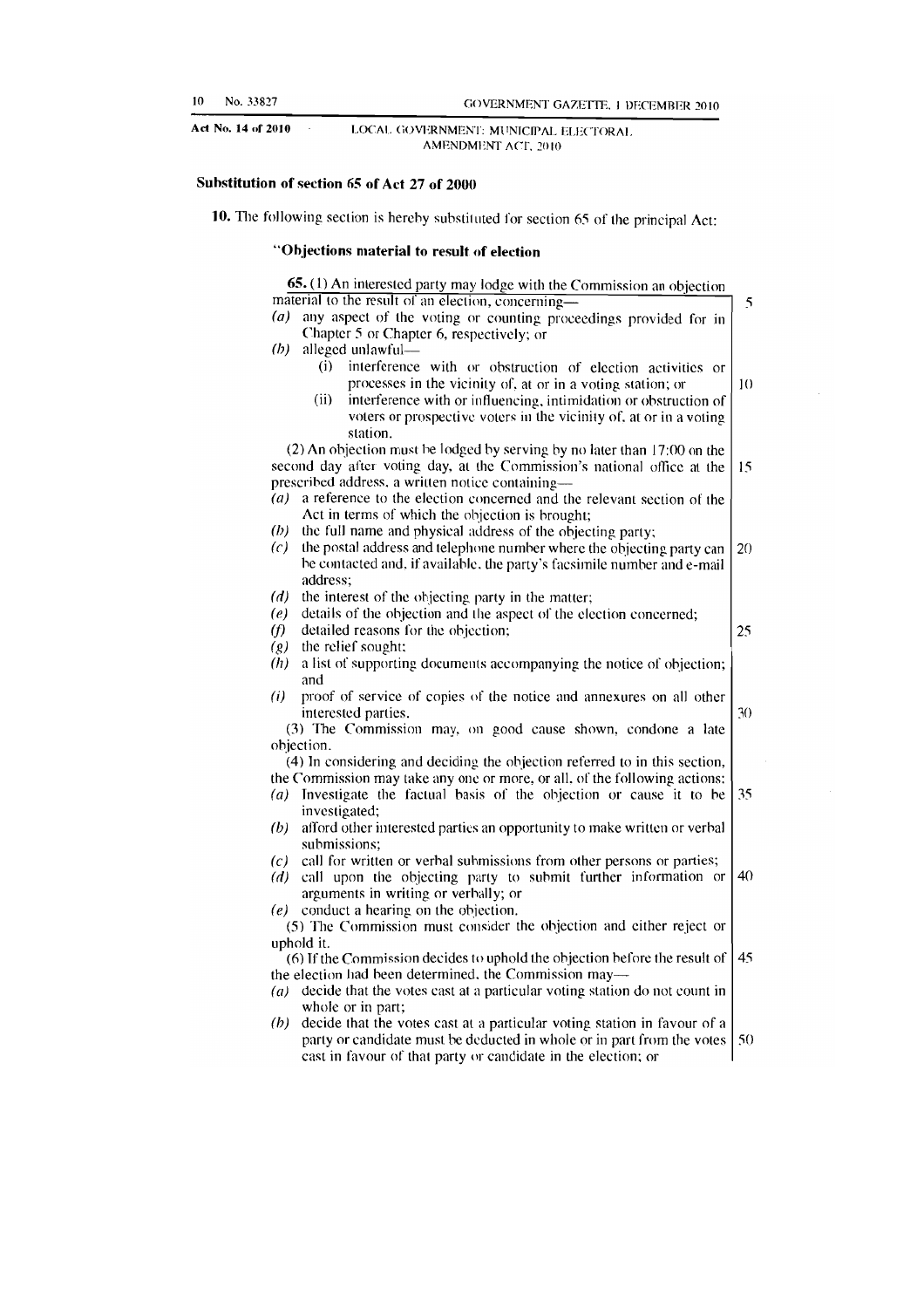MUVHUSO WAPO: MULAYO WA KHETHO DZA MASIPALA WO SHANDUKISWAHO, 2010

#### Uimelwa ha khethekanyo 65 ya Mulayo 27 wa 2000

10. Khethekanyo I tevhelaho hafha I khou imelwa kha khethekanyo 65 ya Mulayothoho:

#### "Zwishumiswa zwa u hana mveJeJo dza khetho

65. (1) Dzangano line la vha na dzangalelo la u vhiga Khomishini kha u 5 hana mvelelo dza khetho, malugana na- (a) nyimele inwe na inwe ya khetho kana maitele a u vhala a re kha Ndima 5 kana Ndima 6, dzothe; kana (b) u humbulela nyiteo ya u pfuka mulayo (i) nyito dza u khakhiswa ha khetho kana kuitele kha vhufhethu  $\vert$  10 ha, kha kana kha tshititshi tsha vhukhethelo; kana (ii) u khakhiswa nga, kana u tutuwedza, u shushedza kana u khakhiswa ha vhakhethi kana vho lavhelelwaho u khetha kha vhufhethu ha, kha kana kha tshititshi tsha vhukhethelo. (2) u hana hu fanela u itwa hu saathu fhira 17:00 kha duvha la vhuvhili  $\left| \right|$  15 nga murahu ha Quvha la u khetha, kha ofisi ya lushaka ya Khomishini kha diresi yo randelwaho, ndivhadzo yo tou nwalwaho I re na --(a) u bula khetho dzenedzo dzo kwameaho na khethekanyo yo teaho ya Mulayo zwi tshi ya nga u hana hune ha khou Qiswa; (b) madzina nga vhudalo na diresi ya fhethu zwa lenelo dzangano line la  $\vert$  20 khou hana; (e) diresi ya poso na nomboro ya lutingo hune dzangano line 1a khou hanedza 1a nga kona u kwamiwa khayo nahone, arali zwi hone, nomboro ya fekisi na diresi ya imeili; (d) dzangalelo la dzangano line la khou hana zwi vhe zwone thoho ya 25 mafhungo; (e) zwidodombedzwa zwa u hanedza na nyimele ya khetho dzi kwameaho;  $(f)$  mbuno dzo dodombedzwaho dza u hanedza;  $\left( \rho \right)$  muhumbulo wa thandululo;  $\left( 30 \right)$ (h) mutevhe wa manwalo a tikedzaho a fhelekedze nQivhadzo ya khanedzo; na (i) khwathisedzo ya tshumelo ya dzikhophi dza ndivhadzo na zwinambatedzwa kha madzangano othe a re na dzangalelo. (3) Khomishini I nga, nga kha tshiitisi tsho sumbedzwaho, tendela u 35 hanedza ho diswaho ho lenga. (4) Nga u dzhie1a na u humbula u dzhia tsheo ya khanedzo yo ambiwaho nga hayo kha khethekanyo, Khomishini I nga dzhia liga linwe na linwe kana manzhi kana othe a tevhelaho: (a) u sedzulusa mbuno dza murango wa khanedzo kana ya itisa uri zwi 40 sedzuluswe;  $(b)$  u nea manwe madzangano a re na dzangalelo tshifhinga tsha u netshedza netshedzo yo tou nwalwaho kana ngau tou amba;  $(c)$  u ita khuwelelo ya netsedzo dzo tou nwalwaho kana dza u tou amba nga kha vhanwe vhathu kana manwe madzangano; 45  $(d)$  u ita khuwelelo kha dzangano line la khou hanedza uri li netshedze inwe ndivhiso kana thatisano dzo tou nwalwaho kana nga u tou amba; kana (e) u tshimbidza zwa u thetsheleswa malugana na khanedzo. (5) Khomishini I fanela u dzhiela ntha khanedzo na uri I ite tshithihi kha  $\vert$  50 u sa I langandeza kana I I fareledze. (6) Arali Khomishini ya dzhia tsheo ya ya u fareledza khanedzo phanda ha mvelelo dza khetho dzi tshi hatulwa Khomishini I nga-(a) dzhia tsheo ya uri khetho dzo itwaho kha tshititshi tsha vhukhethelo honoho a dzi nga vhalwi tshothe kana tshipida;  $\left| \frac{55}{2} \right|$  $(b)$  dzhia tsheo ya uri khetho dzo itwaho kha tshititshi tsha vhukhethelo honoho dzi tshi khou tou itelwa nkhetheni kana dzangano dzi faneia u

tuswa tshothe kana tshipida tsha khetho dze dza itelwa dzangano ilo

kana nkhetheni uyo kha khetho; kana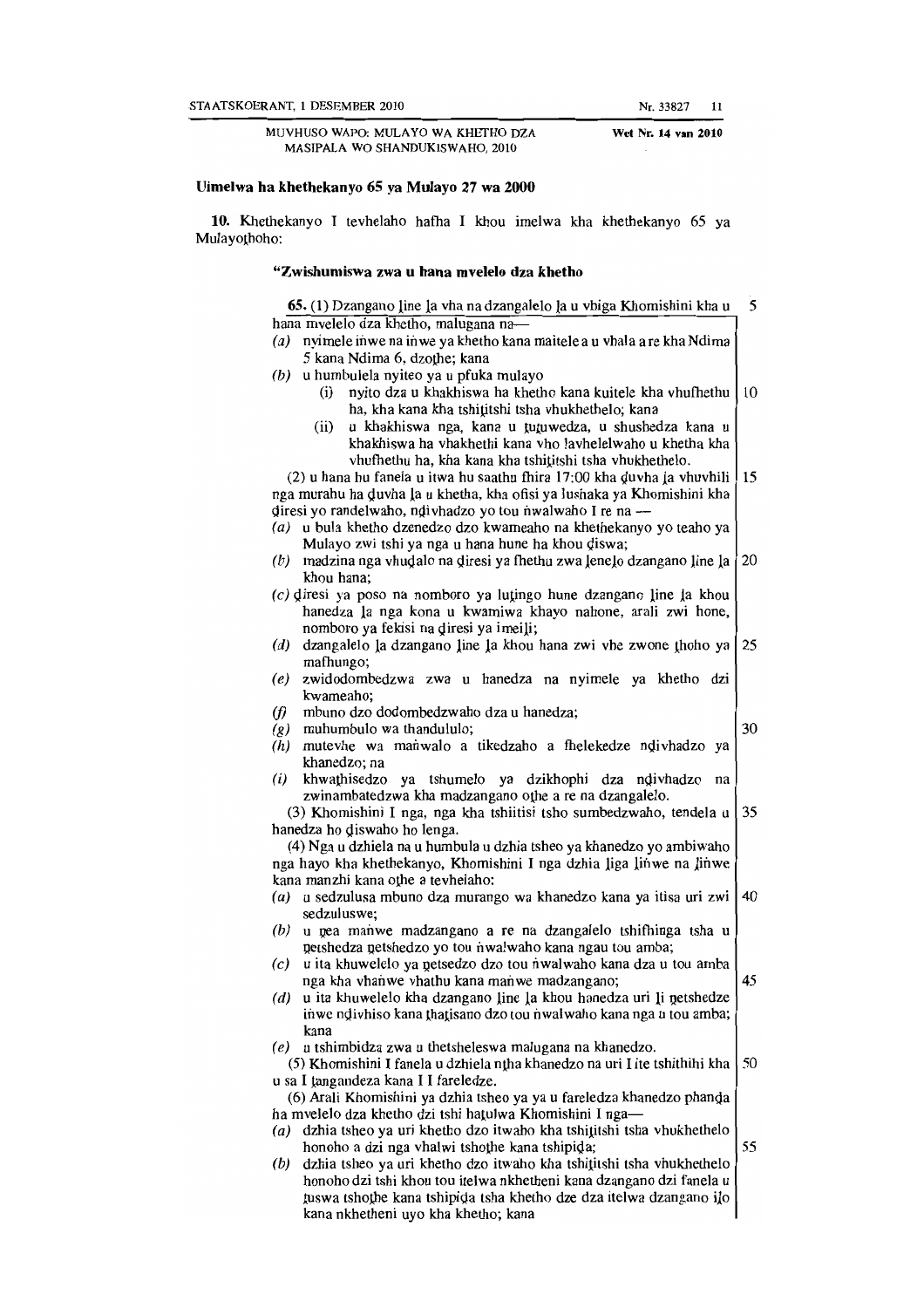| $(c)$ reduce the number of votes cast in favour of a party or a candidate.      |    |  |  |
|---------------------------------------------------------------------------------|----|--|--|
| (7) If the Commission decides to uphold the objection after the result of       |    |  |  |
| the election had been declared, the Commission may—                             |    |  |  |
| (a) amend the result; or                                                        |    |  |  |
| if it is of the opinion that the seriousness and extent of unlawful<br>(b)      | 5  |  |  |
| conduct or irregularities that occurred may justify the setting aside of        |    |  |  |
| the election, refer the objection to the Electoral Court for its decision.      |    |  |  |
| (8) The Commission must immediately notify the objecting party and              |    |  |  |
| any other interested parties involved in the objection of its decision in terms |    |  |  |
| of subsection (5).                                                              | 10 |  |  |
| (9) An objecting party or other party involved in the objection who feels       |    |  |  |
| aggrieved by the decision of the Commission may, within seven days of the       |    |  |  |
| Commission's decision, lodge an appeal to the Electoral Court in terms of       |    |  |  |
| section 20 of the Electoral Commission Act and the Rules of the Electoral       |    |  |  |
| Court.                                                                          | 15 |  |  |
| (10) The Electoral Court must—                                                  |    |  |  |
| (a) consider an appeal contemplated in subsection (9) and either—               |    |  |  |
| reject the appeal;<br>(i)                                                       |    |  |  |
| amend the decision of the Commission;<br>(ii)                                   |    |  |  |
| (iii) set aside the election; or                                                | 20 |  |  |
| (iv) make an appropriate order; and                                             |    |  |  |
| $(b)$ notify the parties to the appeal of its decision.                         |    |  |  |
| (11) The Electoral Court—                                                       |    |  |  |
| may, after having considered an objection referred to it by the<br>(a)          |    |  |  |
| Commission in terms of subsection $(7)(b)$ , either—                            | 25 |  |  |
| reject the objection;<br>(i)                                                    |    |  |  |
| amend the result of the election;<br>(ii)                                       |    |  |  |
| (iii)<br>set aside the election; or                                             |    |  |  |
| make an appropriate order; and<br>(iv)                                          |    |  |  |
| $(b)$ must notify the objecting party of its decision.                          | 30 |  |  |
| (12) The declared result of an election is not suspended by an appeal in        |    |  |  |
| terms of subsection (9) or a referral to the Electoral Court in terms of        |    |  |  |
| subsection $(7)(b)$ .".                                                         |    |  |  |

#### Insertion of Schedule 3 **in** Act 27 of 2000

11. 'The following Schedule is hereby inserted in the principal Act after Schedule 2: 35

#### "SCHEDULE 3

#### ELECTION **TIMETABLE**

In terms of section 11 of the Local Government: Municipal Electoral Act.  $2000$  (hereinafter referred to as "the Act"), the Electoral Commission (hereinafter referred to as the Commission) hereby compiled this election  $|40\rangle$ timetable to apply to the .............. (particulars of relevant election) that will be held on ............ (date/s). (A reference to 'section' in this election timetable is a reference to that section of the Act and a reference to "regulation" is a reference to that regulation in the Municipal Electoral Regulations,  $2000$ .)  $\boxed{45}$ 

#### Cut-off time for act to be performed

1. An act required in terms of the Act and the Municipal Electoral Regulations, 2000, to be performed by no later than a date stated in the election timetable must be performed before 17:00 on that date.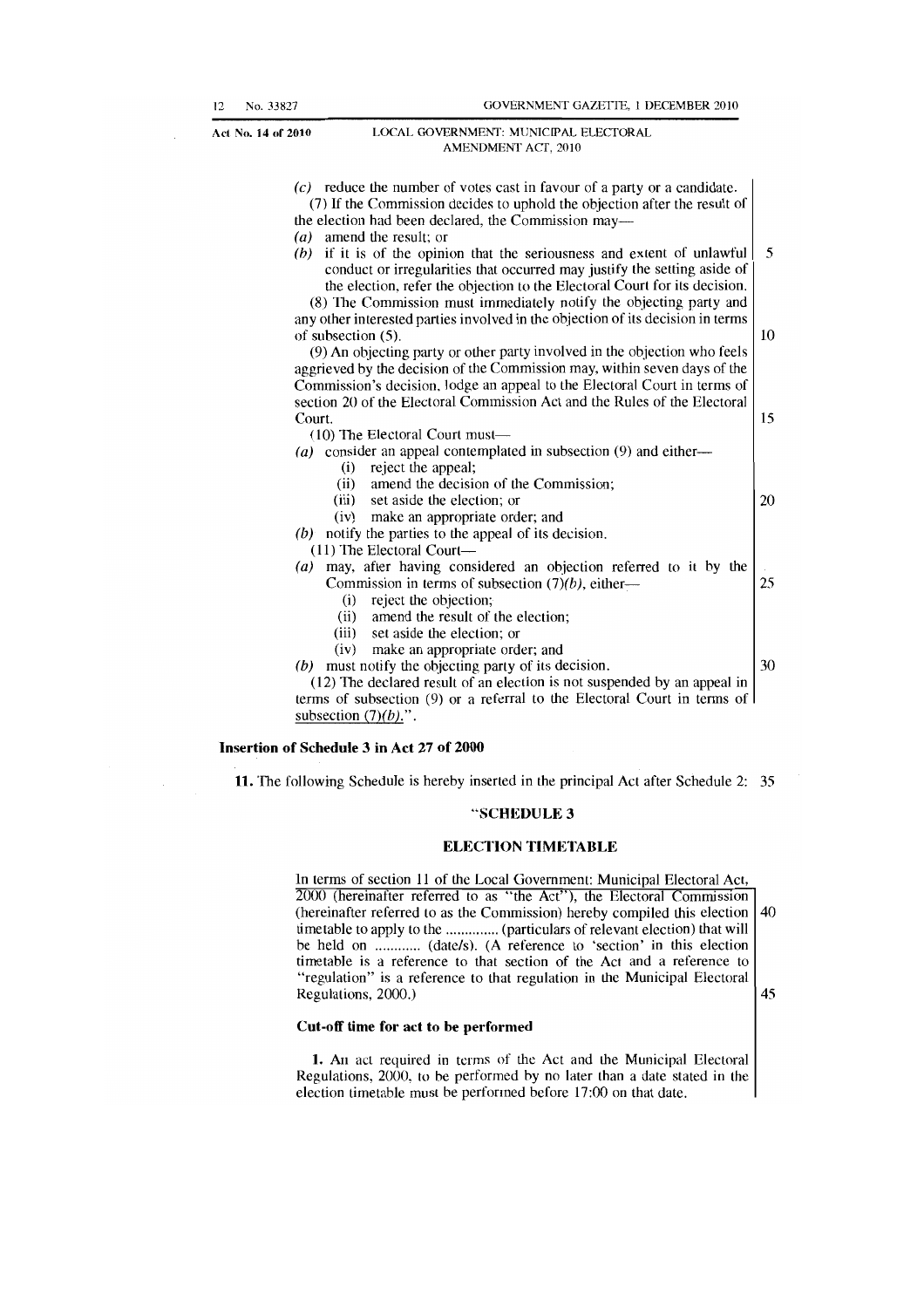#### MUVHUSO WAPO: MULA YO WA KHEfHO DZA MASIPALA WO SHANDUKISWAHO, 2010 Wet Nr. **14** van 2010

- 
- $(c)$  u tusa nomboro ya dzikhetho dzo tou itelwaho dzangano kana nkhetheni. (7) Arali Khomishini ya dzhia tsheo ya ufareledza khanedzo nga murahu ha musi mvelelo dza khetho dzo no divhadzwa, Khomishini I nga-(a) shandukisa mvelelo; kana  $\begin{bmatrix} 5 \end{bmatrix}$  $(b)$  rali I na muhumbulo wa vhudiimiseli na vhuhulu ha u pfuka mulayo kana u sa tshimbila zwahudi he ha itea zwi nga talutshedzwa nga ndila i pfalaho kha u vhetshela thungo khetho, I nga gi isa khanedzo kha Khothe ya zwa Khetho u itela uri hu dzhiiwe tsheo. (8) Khomishini nga u tou tavhanya I fanela u divhadza dzangano line la  $\vert$  10 khou ita khanedzo na dzangano linwe na linwe li re na dzangalelo line la kwamea kha hohu u hanedzwa ha tsheo zwi tshi ya nga khethekanyo ya nga fhasi (5) (9) Dzangano line la khou hanedza kana linwe dzangano line la kwamea kha u hanedza line la pfa uri lia gungudzwa nga tsheo ya Khomishini Ii nga, 15 ita aphili kha Khothe ya Khetho zwi tshi ya nga khethekanyo (20) ya Mulayo wa Khornishini ya Khetho na Milayo ya Khothe ya zwa Khetho.  $(10)$  Khothe ya zwa Khetho I fanela u-(a) dzhiela ntha aphili yo sumbedzwaho kha khethekanyo ya nga fhasi  $(9)$ na tshithihi tsha $\frac{1}{20}$  $(i)$  u hana aphili (ii) u shandukisa tsheo ya Khomishini (iii) u vhetshela thungo khetho, kana (iv) u ita nzudzanyo yo teaho; na  $(b)$  u divhadza madzangano kha  $\epsilon$  tsheo ya aphili 25 (11) Khothe ya zwa khetho  $(a)$  I nga, nga murahu ha u dzhiela ntha khanedzo yo Qiswabo khayo nga Khomishini zwi tshi ya nga khethekanyo ya nga fhasi  $(7)(b)$ , nga tshithihi tsha-(i) u hana khanedzo (ii) u shandukisa mvelelo dza khetho  $\vert$  30 (iii) u vhetshela thungo khetho; kana (iv) u ita nzudzanyo yo teabo; na  $(b)$  u divhadza dzangano nga ha tsheo. (12) Mvelelo dzo givhadzwabo dza khetho a dzi irniswi nga vhanga la aphili zwi tshi ya nga khethekanyo ya nga fhasi (9) kana nga u zwa iswa kha  $\frac{135}{ }$ khothe ya zwa Khetho zwi tshi ya nga khethekanyo ya nga fhasi (7) *(b).".*

#### Udzheniswa ha Shedulu 3 kha Mulayo 27 wa 2000

11 . Shedulu I tevhelaho hafha I khou dzheniswa kha Mulayoiboho nga murahu ha Shedulu 2:

#### "SHEDULU3

40

#### TSUMBATSHIFHINGA YA KHETHO

Zwi tshi ya nga khethekanyo 11 ya Muvhuso Wapo: Mulayo wa Khetho dza Masipala, 2000 (hafha nga ngomu nga murabu u tshi khou vhidzwa upfi "Mulayo"), Khomishini ya Khetho (hafha nga ngomu nga murahu I tshi khou vhidzwa upfi Khomishini) hafha yo Ita tsumbatshifhinga ya u do 45 shurniswa kha ........ (zwidodombedzwa zwa khetho dzo teabo) dzine dza do farwa nga ....... (datumu). (riferentsi kha 'khethekanyo kha ino tsurnbatshitbinga ya khetho ndi riferentsi ya yeneyo khethekanyo ya Mulayo na riferentsi kha "ndangulo" ndi riferentsi kha yeneyo ndangulo kha Dzindangulo dza Khetho dza Masipala, 2000.) 50

#### Tshifhinga tsha u vala tsha mushumo une wa do shunwa

1. Nyito I ne ya todea zwi tshi ya nga Mulayo na Dzindangulo dza Khetho dza Masipala, 2000, dzine dza do shunwa hu saathu fhira datumu yo bulwabo kha tsurnbatshifhinga ya khetho I go shunwa phanQa ha 17:00 nga datumu yeneyo. 55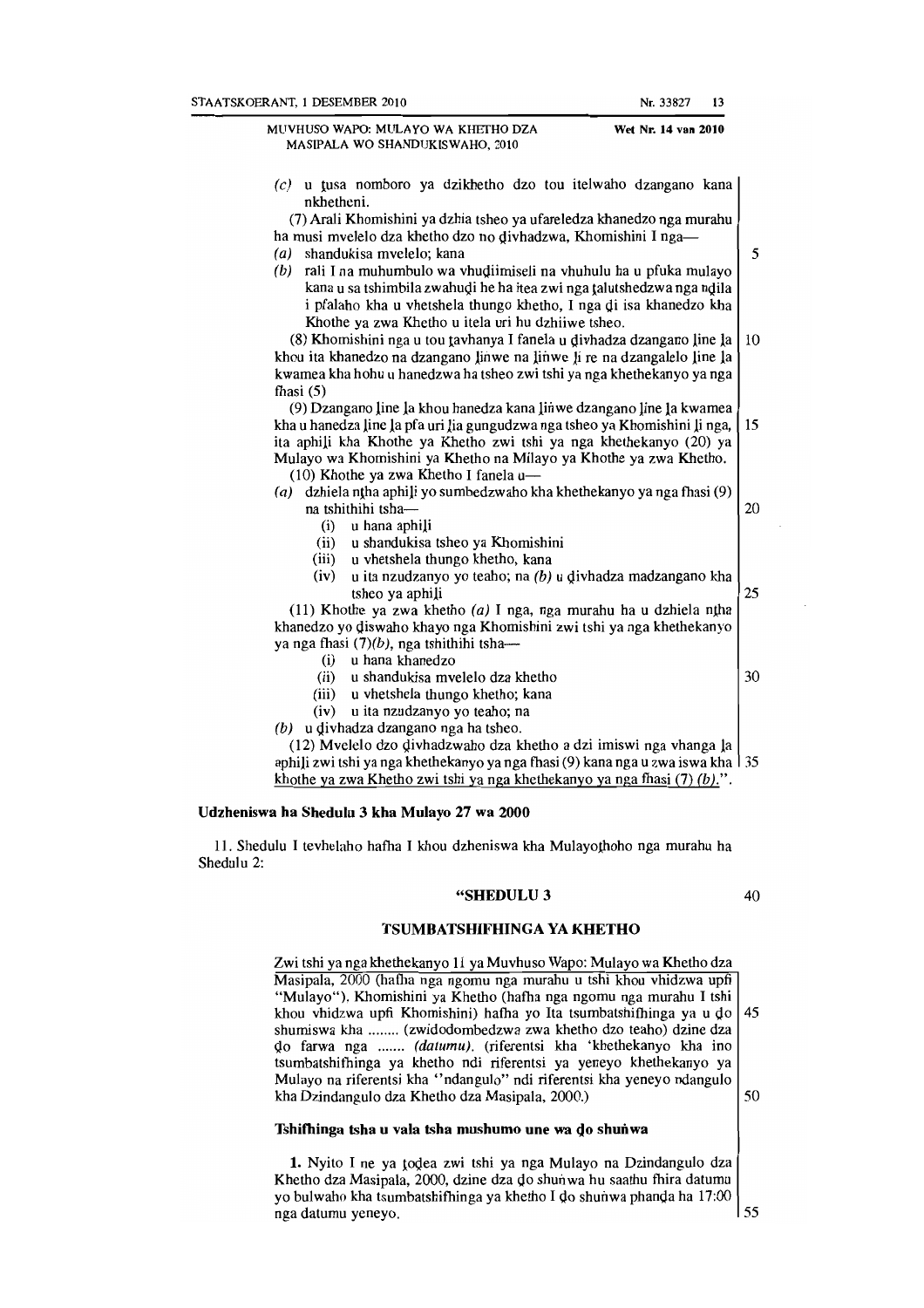Act No. 14 of 2010

#### LOCAL GOVERNMENT: MUNICIPAL ELECTORAL AMENDMENT ACT, 2010

#### Notice that list of addresses of voting stations is availahle for inspection

2. The Commission must give notice by ..... " ...... "" ........... (date) that from the date of the notice until the voting day copies of a list of all voting stations and their addresses will be available for inspection at the office of the Commission's local representative. 5

#### Notice of route of mobile voting station

3. The Commission must give notice by .. " ............. " ....... (date) of the route. including the locations and estimated times of stopping of each mohile voting station.

#### Cut-off date for publication of voters' roll

10

4. By"."" ................. (date), the Chief Electoral Ollicer must certify the voters' roll or the municipality's segments of the voters' roll to he used in this election in terms of section 6(2), and make those segments available for inspection.

#### Cut-off date for submission of notice to contest, list of candidates and  $\vert$  15 nomination of ward candidate

5. (1) Registered parties that intend to contest this election in terms of section 14 must nominate and submit a notice of intention to contest, a party list of their candidates and the prescribed deposit with the supporting documents for the election to the office of the Commission's local  $\vert$  20 representative in the prescribed form and manner by .................... (date).

(2) Registered parties and nominators of independent candidates Ihat intend to contest a ward in this election in terms of section 17, must submit their nominations and the prescribed deposits with the supporting documentation for the said ward election to the office of the Commission's 25 local representative in the prescribed form and manner by ..................... (date).

(3) Payment of the prescribed deposits in terms of section 17A must be made hy .................... (date).

#### Notice of non-compliance

30

6. (1) (a) The Commission must notify a registered party that has submitted a party list of candidates in terms of section 14 but has not fully complied with section 14(3), of that non-compliance by .................... (date).

(h) If the notified party takes the opportunity to comply with section 14(3), that party must do so by .................... (date). 35

 $(2)$  (a) The Commission must notify the nominating party or person of a candidate who has not fully complied with section  $17(2)(b)$  and  $(c)$ , of that non-compliance by ....................... (date).

(b) If the nominating party or person takes the opportunity to comply with section 17(2)(b) or (e), that party or person must do so by ............ 40 (date).

#### List of parties entitled to contest election and list of candidates

- 7. By ........ , ............ (date), the Commission-
- (a) must compile the Jist of the registered parties entitled to contest this election; and a set of the set of the set of the set of the set of the set of the set of the set of the set of the set of the set of the set of the set of the set of the set of the set of the set of the set of the set of t
- (b) must certify the party lists for this election; and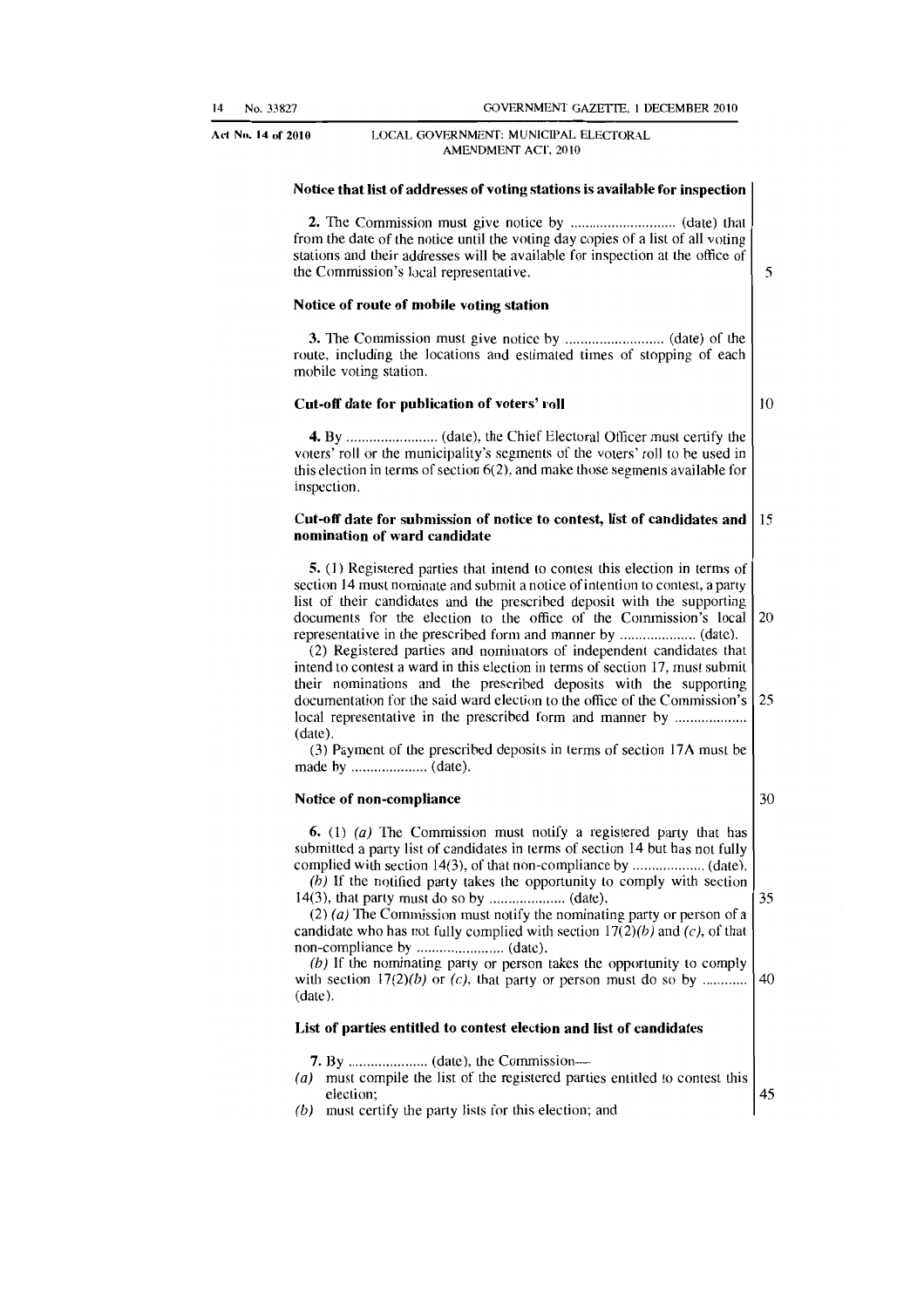MUVHUSO WAPO: MULA YO WA KHErHO DZA MASIPALA WO SHANDUKISWAHO, 2010

#### Ndivhadzo I ne ya tevhekanya diresi dza zwititshi zwa vhukhethelo I hone u itela u ingamelwa

2. Khomishini I fanela u nea ndivhadzo nga ......... *(datumu)* uri u bva kha datumu ya ndivhadzo u swika nga duvha la khetho dzikhophi dza mutevhe wa zwititshi zwo the zwa vhukhethelo na dziadiresi zwi do vha zwi hone u  $\vert 5 \rangle$ itela u ingamelwa kha ofisi ya muimeleli wa Khomishini wapo.

#### Ndivhadzo ya ndila ya zwititshithendeleki zwa khetho

3. Khomishini I fanela u pea ndivhadzo nga ........... (datumu) ya ndila, zwi tshi katela vhufhethu na zwifhinga zwo anganywaho zwa u imiswa ha zwititshithendeliki zwa vhukhethelo. 10

#### Datumu ya u vala nyamjadzo ya muthevhe wa vhakhethi

4. Nga ......... (datumu), Muofisiri Muhulwane wa zwa Khetbo u fanela u khwalhisedza mutevhe wa vhakhethi kana matavhi a mimasipala ya mutevhe wa vhakhetbi une wa do shumiswa kha dzino khetbo zwi tshi ya nga khethekanyo  $6(2)$ , na u ita uri matavhi ayo a vhe hone uri a ingamelwe. 15

#### Datumu ya u vala linetshedzwa la ndivhadzo ya u dzhenela khetho, mntevhe wa vhonkhetheni na munango wa vhonkhetheni vha wadi

5. (1) Madzangano 0 nwalisaho ane a humbula u dzhenela dzino khetho zwi tshi ya nga khethekanyo 14 a fanela u nanga na u isa ndivhadzo ya muhumbulo wa u dzhenela khetbo, mutevhe wa vhonkhetheni vha 20 dzangano na diphositbi yo randelwaho na manwalwamatikedzi a zwa khetho kha ofisi ya muimeleli wa Khomishini wapo kha fomo yo randelwaho na ndila nga .......... (datumu).

(2) madzangano 0 nwaliswaho na vhanangi vha vhonkhetheni vho diimisaho nga vho the vhane vha humbula u dzhenela khetho dza wadi kha 25 dzino khetho zwi tshi ya nga khethekanyo 17, vha faneia u isa minango nahone diphositbi dzo randelwaho na manwalwamatikedzi a wadi a khetho dza wadi yo bulwaho kha ofisi ya muimeleli wa Khomishini wapo kha fomo yo randelwaho na ndila nga .......... (datumu).

(3) Mbadelo ya dzidiphosithi dzo randelwaho zwi tshi ya nga khethekano  $\vert$  30 17Adzi fanela u itwa nga ......... (datumu).

#### Ndivhadzo ya u sa tevhedza

6. (1) (a) Khomishini I fanela u divhadza dzangano 10 nwalisaho uri 10 disa mutevhe wa vhonkhetheni zwi tshi ya nga khethekanyo 14 fhedzi a lo ngo tevhedzela tshothe khethekanyo 14(3), ya hoho u sa tevhedza nga 35 .......... (datumu).

 $(b)$  Arali dzangano lo divhadzwaho li tshi nga dzhia tshifhinga tsha u tevhedza khetbekanyo 14(3), helo dzangano Ii fanela u ita ngauralo nga...........(datumu)

(2) (a) Khomishini I fanela u divhadza dzangano line la khou nanga kana 40 muthu ane a vha nkhetheni ane ha ngo tevhedza tshothe khethekanyo  $17(2)$  $(b)$  na  $(c)$ , ya hoho u sa tevhedza nga ................. (datumu) (b) Arali dzangano line la khou nanga kana muthu a tshi nga dzhia tshitbinga tsha u tevhedza khethekanyo 17(2) (b) kana (c), helo dzangano kana muthu u fanela u ita ngauralo nga *..............* (datumu}. 45

#### Mutevhe wa madzangano o teaho u dzhenela khetho na mutevhe wa vhonkhetheni

7. Nga .............. datumu) Khomishini .............

- $(a)$  I fanela u ita mutevhe wa madzangao o nwalisaho nahone o teaho u dzhenela dzino khetho;  $\overline{50}$
- $(b)$  I fanela u khwathisa mitevhe ya madzangano a dzino khetho, na,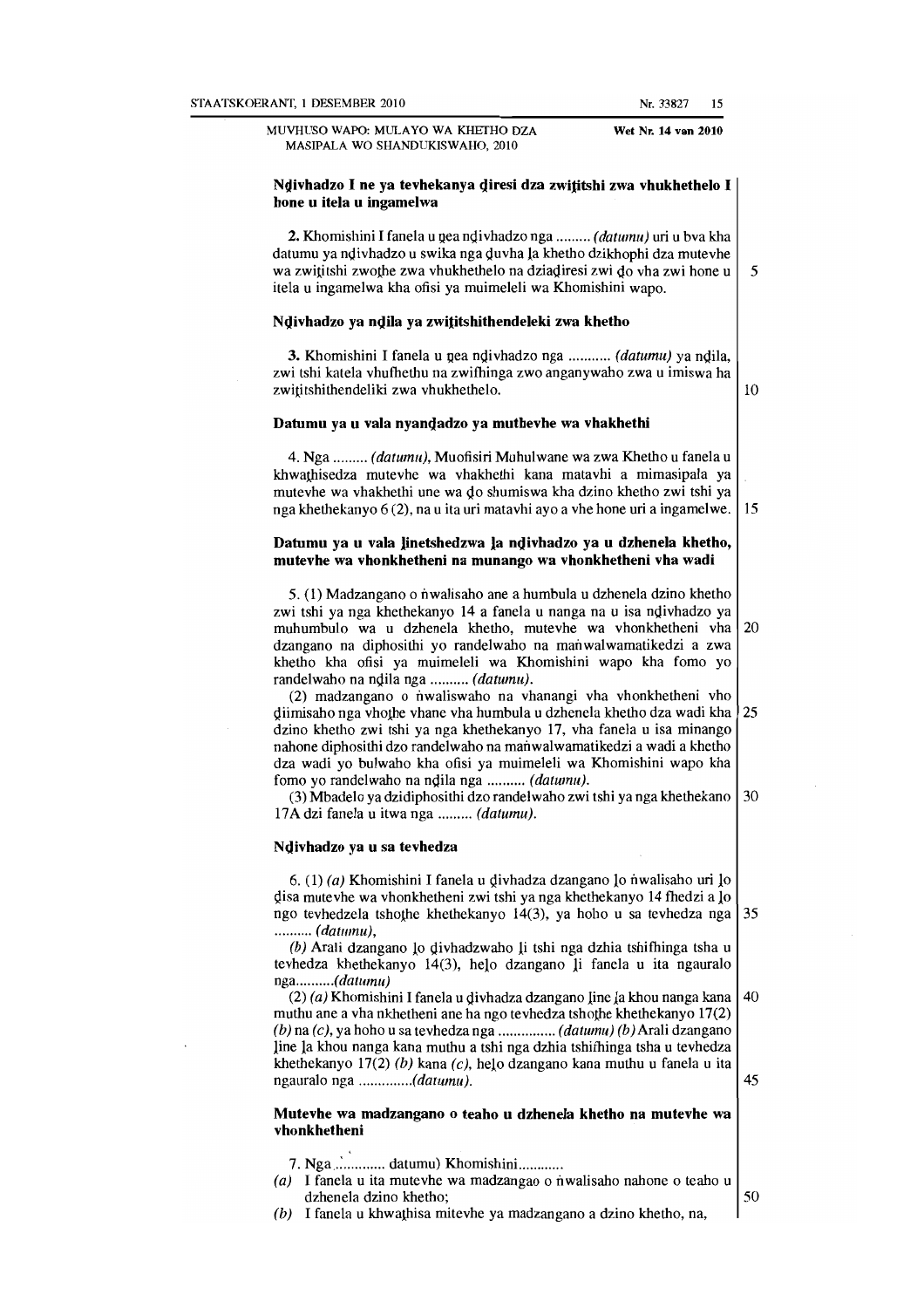(c) keep those lists available at the office of the Commission's local representative.

#### List of ward candidates to contest ward election

8. By ................. (date), the Commission must-

- (a) compile and certify for each ward contested in this election, a list of  $\begin{bmatrix} 5 \end{bmatrix}$ candidates contesting that ward; and
- (b) keep copies of those lists available at the office of the Commission's local representative.

#### Issue of certificate to candidate

- 9. By ................ (date), the Commission must issue- 10
- (a) the prescribed candidate certificate to each candidate on the certified party lists in this election; and
- $(b)$  the prescribed candidate certificate to each candidate on the certified list of ward candidates in this election.".

#### Short title and commencement 15

12. This Act is called the Local Government: Municipal Electoral Amendment Act, 2010, and comes into operation on a date determined by the President by proclamation in the *Gazette*.